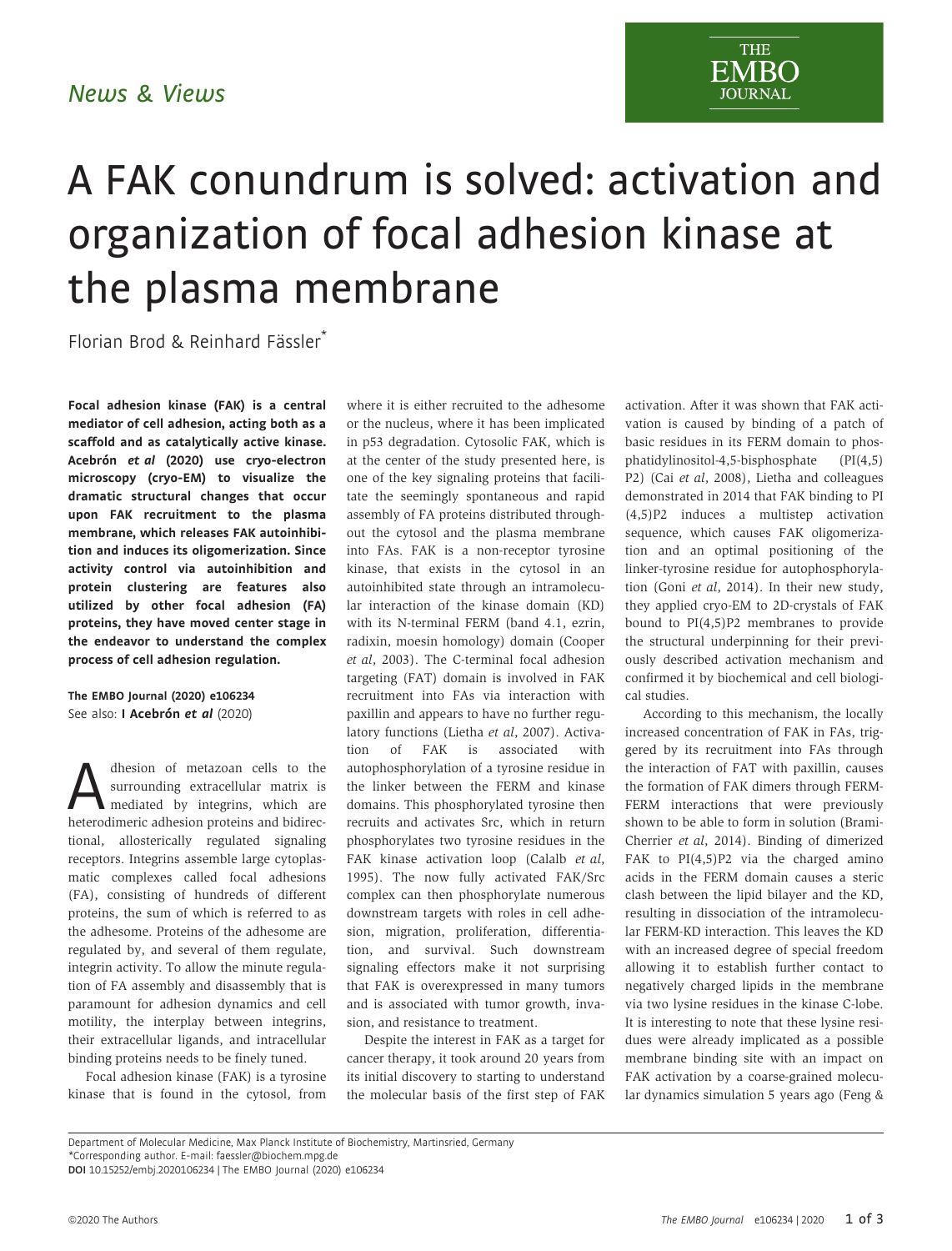

## Figure 1. Activation of FAK at the plasma membrane.

FAK can bind negatively charged phospholipids in the plasma membrane via a patch of positively charged amino acids in its FERM domain (1). Upon an increase in local concentration (as encountered in FAs), FAK dimerizes via FERM-FERM contacts (2). Interaction of the FAK dimer with the plasma membrane can, for steric reasons, only occur upon release of the autoinhibitory KD-FERM contact (3). The released KD can bind the membrane via its own membrane binding site (4). In this membrane bound state, the FAK dimer can form large oligomers in which a tyrosine in the linker region between KD and FERM domain can be phosphorylated in trans by the KD of a neighboring FAK dimer (5). This is followed by Src recruitment and subsequent full activation of the FAK/Src complex (not shown here).

Mertz, 2015). Binding of the KD to the membrane is associated with dramatic structural reorganization, exposing new intermolecular binding sites, and positioning the FERM-KD linker that contains the tyrosine residue responsible for Src recruitment to allow its phosphorylation by the KD of another FAK dimer in trans. Interaction between FAK dimers is mediated by a large contact surface comprising direct KD-KD and FERM-KD interactions (Fig 1). Intriguingly, the kinase active site faces toward the membrane in this multimer of dimers configuration, limiting the accessibility of Src to the activation loop as well as the access of substrates to the FAK catalytic site. The authors speculate that this could present another level of regulation, in which mechanical force is required to lift the KD off the membrane to make the active site readily accessible. This force could potentially be transmitted via the FAT domain, which is however unfortunately missing from the structure.

Autoinhibition as a recurrent feature in adhesion regulation has recently been highlighted in a review by Khan and Goult (2019). They note that a large number of adhesome key components, including talin, vinculin, and FAK, are regulated via intramolecular inhibitory interactions, allowing for the assembly of primed precomplexes that can be rapidly activated and interact with other proteins upon receiving a stimulus. Such stimuli could be, among others, intermolecular interactions, posttranslation modifications, or mechanical forces. All of these play a role in the activation sequence proposed for FAK (Fig 1), which is, in order of events, dimerization and interaction with charged lipids in the plasma membrane (intermolecular interactions) followed by autophosphorylation (post-translational modifications). Full activation is finally achieved by mechanical lifting of the KD off the membrane (mechanical forces) and binding to and phosphorylation by Src (intermolecular interactions and